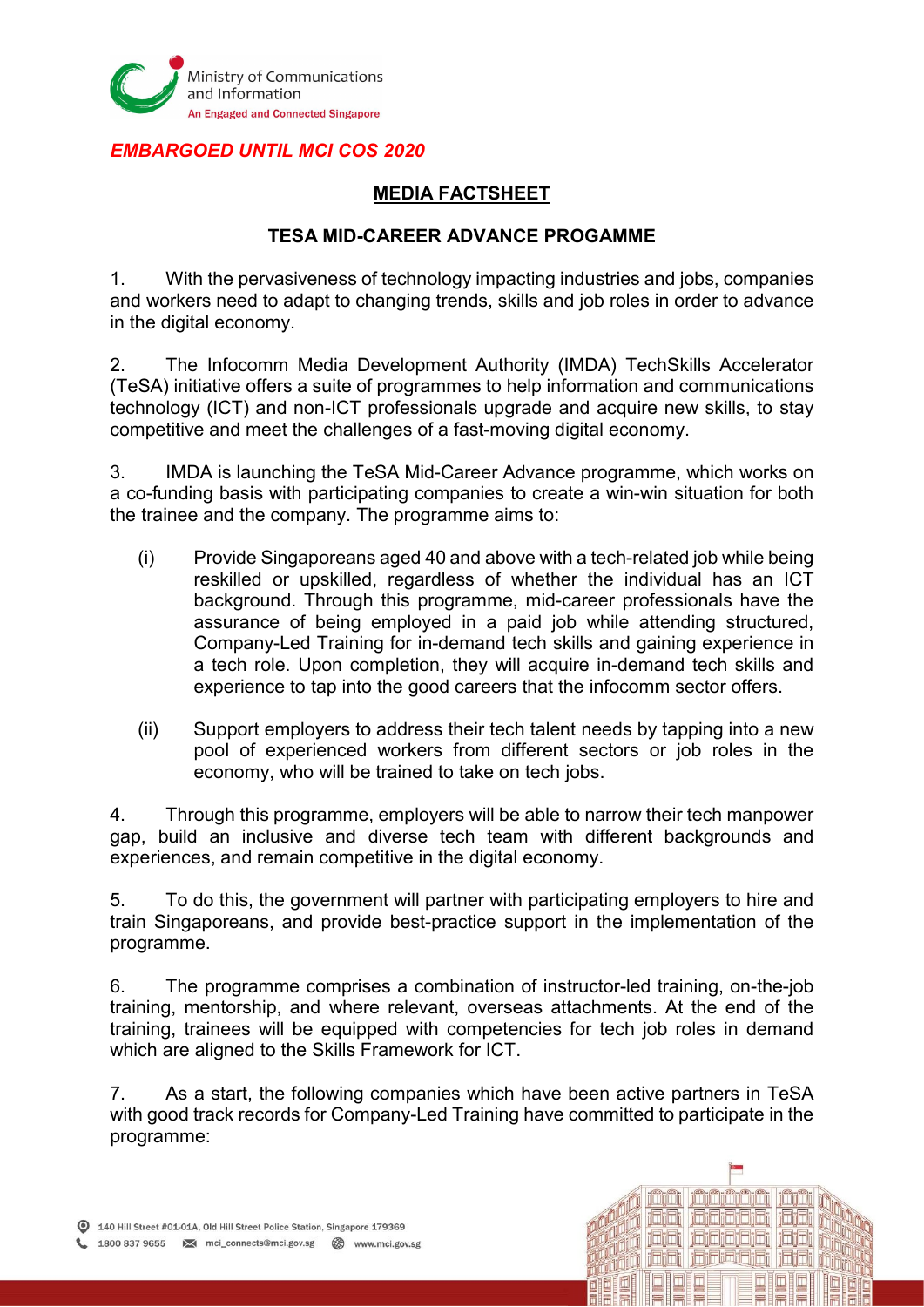- Accenture Pte Ltd
- DBS Bank Ltd
- Integrated Health Information Systems (IHiS)
- Singapore Airlines
- Singapore Telecommunications Limited
- ST Engineering
- Tata Consultancy Services Asia Pacific Pte Ltd
- ThoughtWorks Pte Ltd
- Tunity Technologies Pte Ltd
- Whale Cloud Singapore Pte Ltd

8. Together, the companies have identified about 500 tech job role opportunities covering a wide variety of roles including business analyst, project manager, sales specialist, cybersecurity engineer, software developer and data analyst.

### Benefits and Support for Companies

9. Participating companies will benefit from subsidies to offset the costs of training mid-career professionals to meet their manpower needs. The programme will provide funding support for the following qualified items:

- Monthly salary for trainees
- Training fees for local / overseas training and / or overseas attachment and / or courseware development fees
- Cost of living allowances and economy airfare for trainees selected to participate in overseas attachments

10. Companies will be required to commit to hire each trainee for a duration of up to 24 months. IMDA will support companies in the development of the programme through a collaborative effort, introducing third party training partners where needed, and imparting best practices from more progressive tech hirers. Companies which are interested to participate in the TeSA Mid-Career Advance programme can write in to info@imda.gov.sg.

### Benefits and Support for Trainees

11. Trainees will gain employment and receive a salary while being equipped with in-demand tech skills. Under the programme, they will also get to work on projects guided by experienced mentors, gain in-depth industry exposure, and enhance their employability and career pathways in tech roles.

## Eligibility Criteria for Trainees

12. The programme is open to Singapore Citizens who fulfil the following criteria:

icici icicici

<u>iniri iniririni</u>ni

ifiifi ifiifistifii

- They should be at least 40 years old
- They should possess a keen interest to pursue a career in tech
- They will need to commit to completing the full training programme
- They should meet the hiring requirements of the companies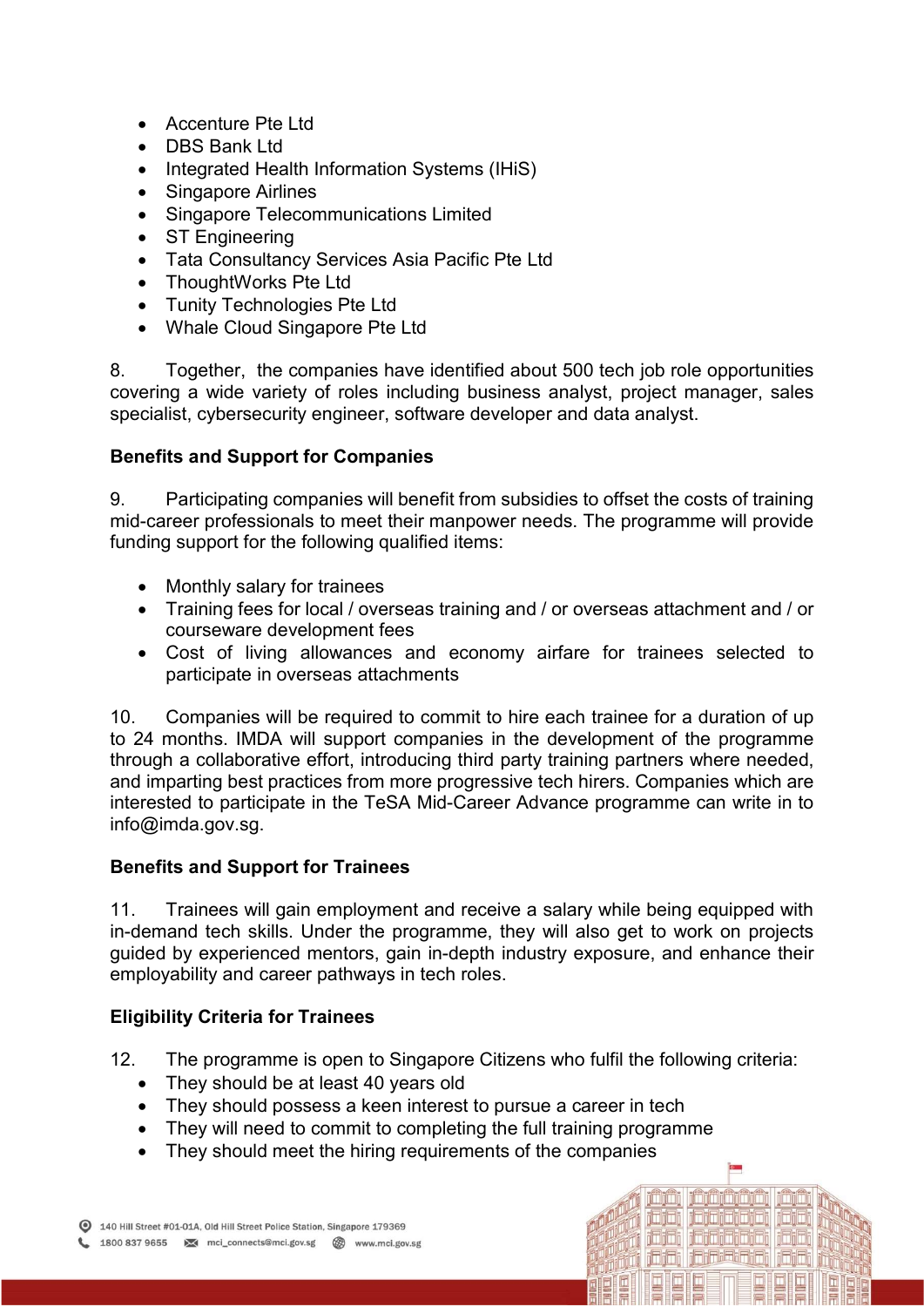Prior tech experience is not required. Individuals can apply for the programme at www.imtalent.sg/TeSAMidCareer.

#### Other Programmes available under TeSA

13. TeSA Mid-Career Advance builds on the Company-Led Training (CLT) programme under TeSA, which supports private-sector companies in providing on-thejob training for ICT professionals. CLT trainees build up their tech skills by working on industry projects and through interactions with tech practitioners and business users. Individuals and companies may also leverage on other programmes under TeSA to reskill and upskill themselves or their employees for in-demand tech roles. Examples of such programmes are provided below:

- Professional Conversion Programme (PCP): Career conversion programmes targeted at PMETs, including mid-career switchers, to undergo skills conversion and move into new occupations or sectors that have good prospects and opportunities for progression
- Tech Immersion and Placement Programme (TIPP): Helps to convert non-tech PMETs to tech professionals via immersive training courses delivered by industry practitioners
- Critical Infocomm Technology Resource Programme Plus (CITREP+): Supports individuals who are interested on taking short courses in emerging and deep technological skills, such as Artificial Intelligence, Cybersecurity, Cloud Computing, and Blockchain

14. Since April 2016, close to 100,000 training places have been taken up or committed under the TeSA initiative.

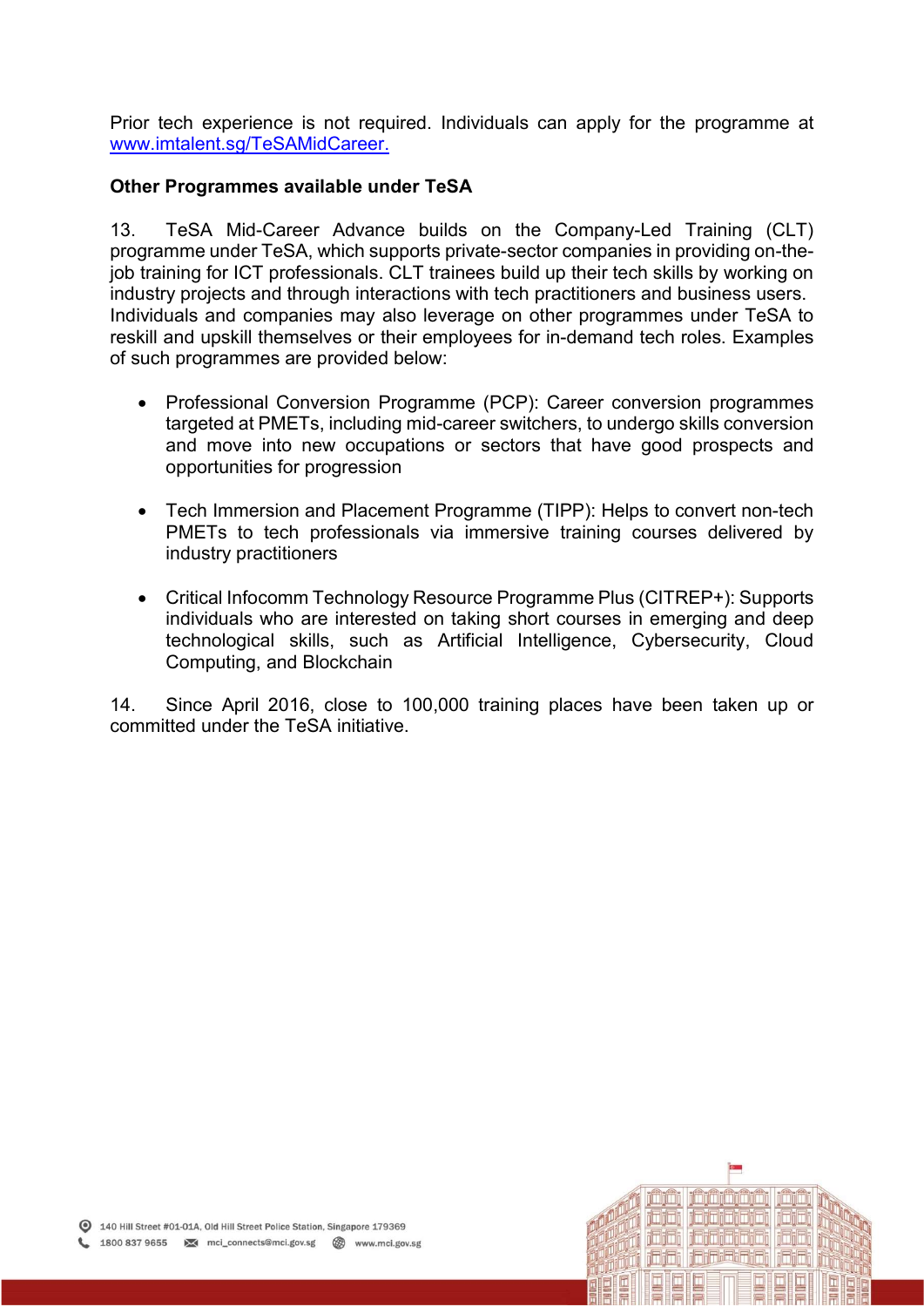#### About TechSkills Accelerator (TeSA)

An initiative of SkillsFuture, TechSkills Accelerator (TeSA) aims to build and develop a skilled Information and Communications Technology (ICT) workforce for Singapore's digital economy. TeSA is driven by the Infocomm Media Development Authority (IMDA) and in collaboration with the industry, SkillsFuture Singapore, Workforce Singapore and the National Trades Union Congress. IMDA takes an integrated approach to tech skills acquisition and practitioner training, enabling professionals to acquire the relevant in-demand skills.

#### Related resources:

Annex A: List of companies and examples of job roles under TeSA Mid-Career Advance

Annex B: Quotes from TeSA Mid-Career Advance company partners

- END -

#### For media clarifications, please contact:

Candy POK (Ms) Manager, Communications & Marketing, IMDA DID: (65) 6211 1706 Email: candy\_pok@imda.gov.sg

TAN Lay Ping (Ms) Assistant Director, Communications & Marketing, IMDA DID: (65) 6202 4412 Email: tan\_lay\_ping@imda.gov.sg

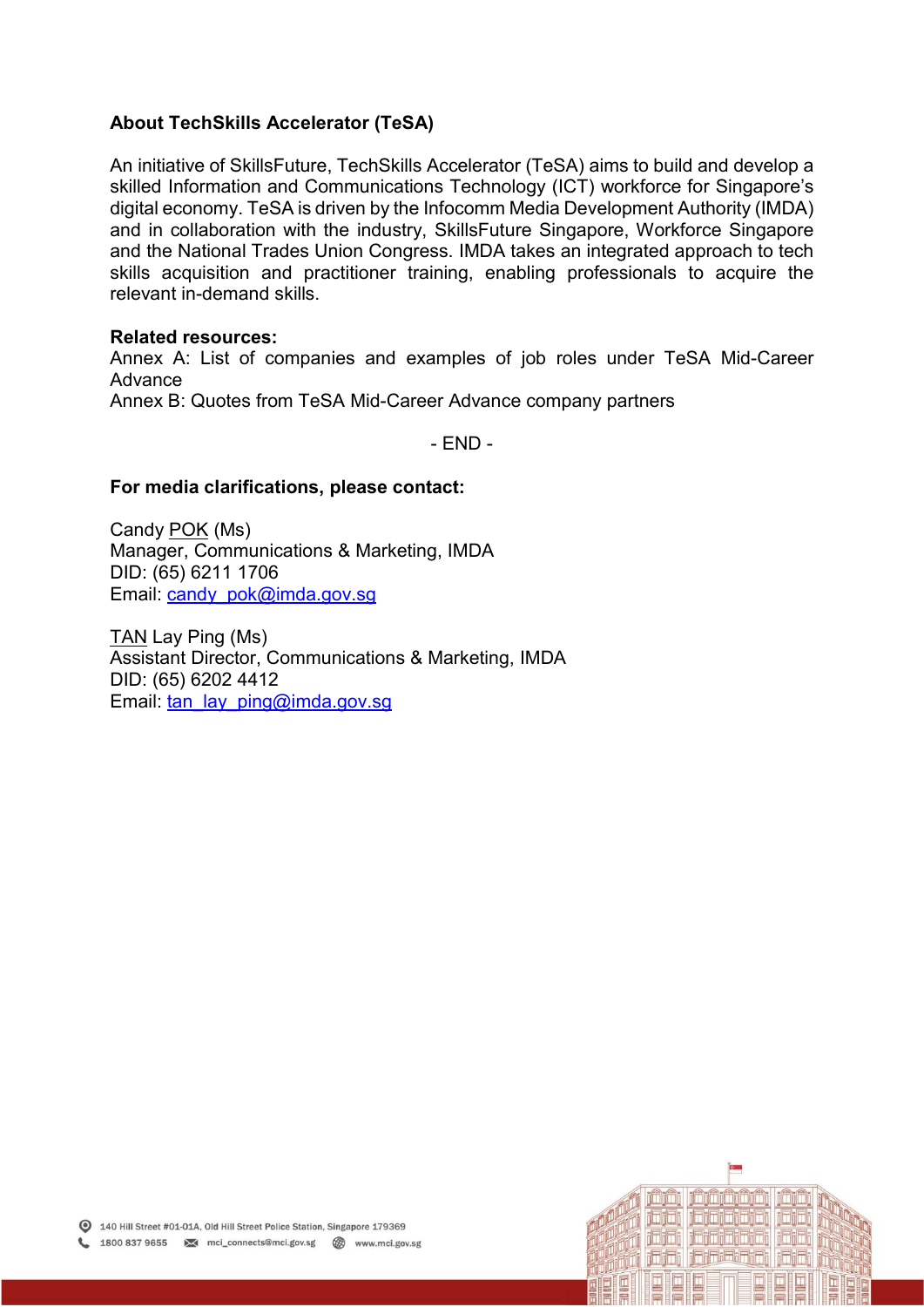| <b>Company</b>                                                    | <b>Job Roles</b>                                                                                                                                                                                                                                                                                                                                      |
|-------------------------------------------------------------------|-------------------------------------------------------------------------------------------------------------------------------------------------------------------------------------------------------------------------------------------------------------------------------------------------------------------------------------------------------|
| <b>Accenture Pte Ltd</b>                                          | <b>Technical Evangelist</b>                                                                                                                                                                                                                                                                                                                           |
|                                                                   | <b>Techno Functional Consultant</b>                                                                                                                                                                                                                                                                                                                   |
| <b>DBS Bank Ltd</b>                                               | <b>Business Analyst</b><br><b>Quality Assurance Engineer</b><br><b>Cybersecurity Engineer</b><br><b>Production Support Engineer</b>                                                                                                                                                                                                                   |
| Integrated Health<br><b>Information Systems</b><br>Pte Ltd (IHiS) | <b>Business Analyst</b><br>Database Engineer<br><b>End-User Computing Engineer</b><br><b>Network Engineer</b><br><b>Operations Engineer</b><br><b>Project Manager</b><br>Software Developer<br><b>Software Testing Engineer</b><br><b>Systems Engineer</b>                                                                                            |
| <b>Singapore Airlines</b>                                         | Software Developer<br><b>Scrum Master</b>                                                                                                                                                                                                                                                                                                             |
| Singapore<br>Telecommunications<br>Limited                        | <b>Solution Architect</b><br><b>Cloud Ops Engineer</b><br>Dev Ops Engineer<br>Software Engineer / Developer<br>Network / Infrastructure Engineer<br><b>IT Project Manager</b><br><b>Business Analyst</b><br>Data Analyst<br>Inside Sales / Sales Specialist<br>System Engineer<br>Robotic Process Automation (RPA) Engineer<br><b>Product Manager</b> |
| <b>ST Engineering</b>                                             | <b>Technical Manager</b><br><b>Technical Project Executive</b><br>Software Engineer                                                                                                                                                                                                                                                                   |
| <b>Tata Consultancy</b><br>Services Asia Pacific<br>Pte Ltd       | Software Engineer<br>Data Analyst                                                                                                                                                                                                                                                                                                                     |
| <b>ThoughtWorks Pte</b><br>Ltd                                    | Software Engineer<br><b>IT Consulting Analyst</b><br><b>IT Support Analyst</b>                                                                                                                                                                                                                                                                        |
| <b>Tunity Technologies</b><br>Pte Ltd                             | <b>IOT Software Development Engineer</b><br><b>IOT System Development Engineer</b>                                                                                                                                                                                                                                                                    |

<u>jää jääjäjäjä jää:</u><br>jää: jääjäjäjä; jää;<br>jää: jääjäjäjä, jää;

jajaj

回

 $\Box$  $\boxed{\blacksquare}$ 

È

**问问 词词词同词** 

HILL

ENNED

₫

# Annex A: List of companies and examples of job roles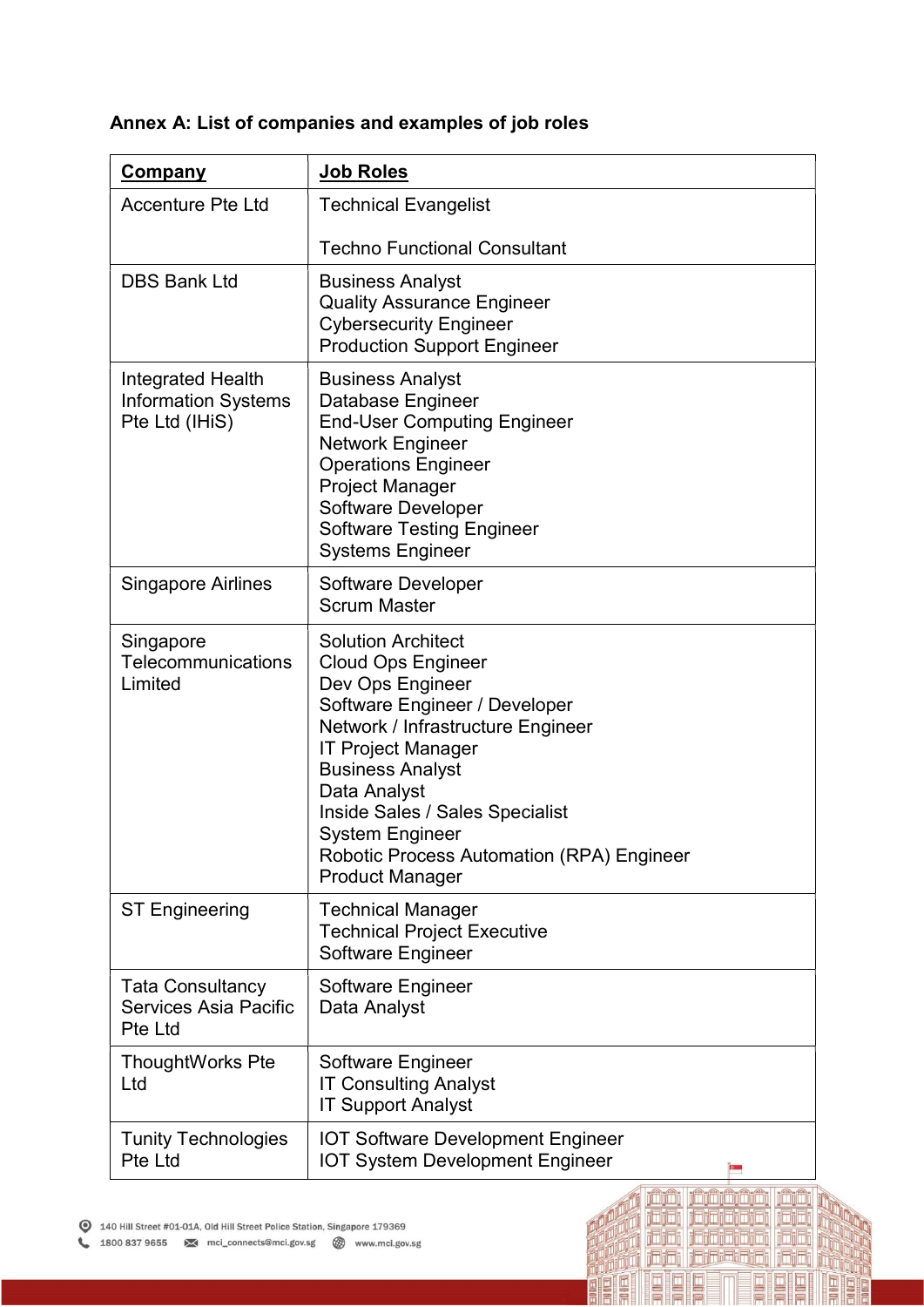|                    | <b>Project Manager</b><br><b>Business Analyst</b> |
|--------------------|---------------------------------------------------|
| <b>Whale Cloud</b> | <b>IT Solutions Consultant</b>                    |
| Singapore Pte Ltd  | <b>IT Project Manager</b>                         |

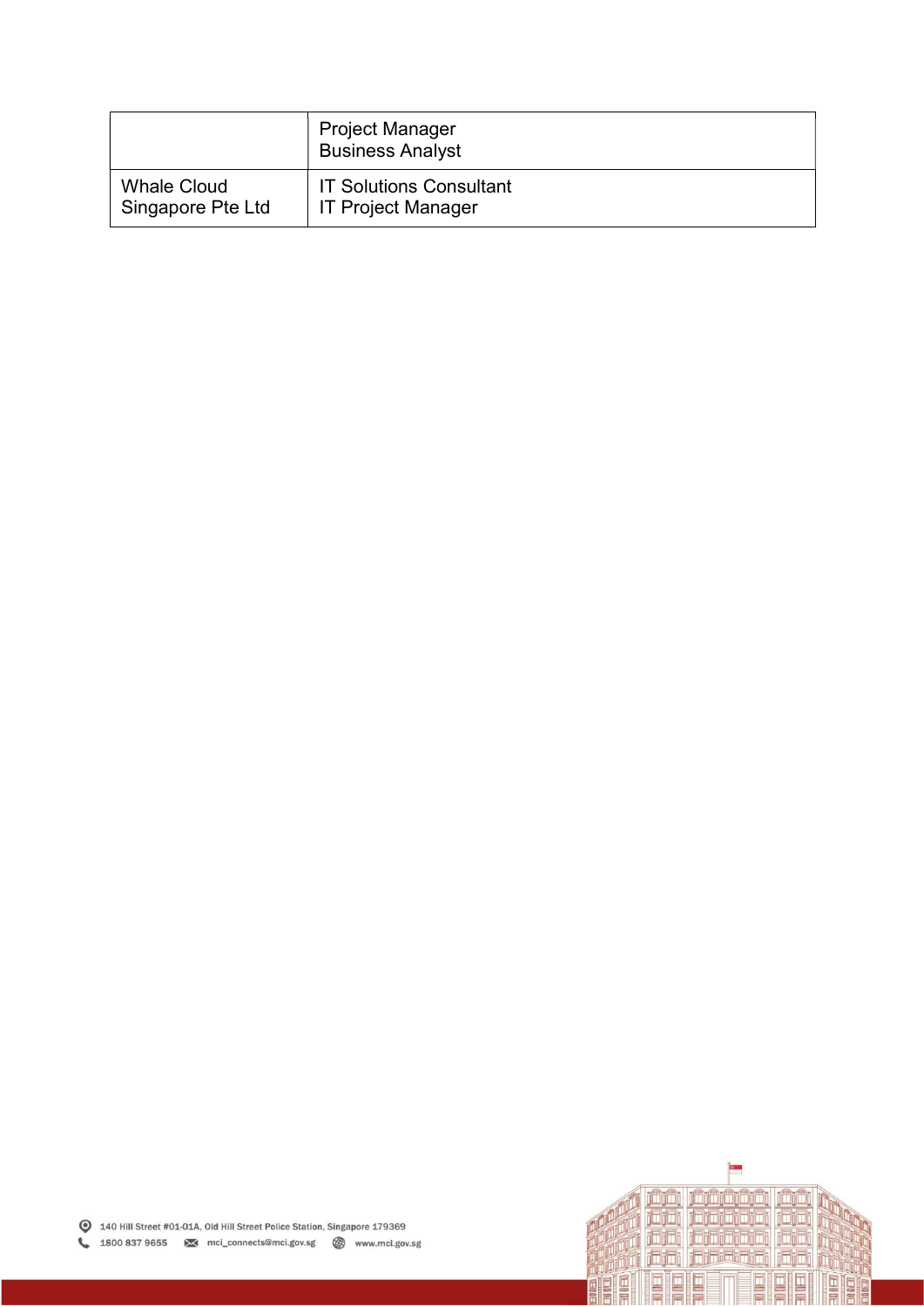#### Annex B: Quotes from Mid-Career Advance company partners

- 1. "As an organisation that is committed to inclusion and diversity, we are excited to participate in IMDA's TeSA Mid-Career Advance. In addition to bridging the talent gap through reskilling, the programme gives mid-career professionals the opportunity to apply their newly acquired skill sets on projects and gain exposure to new roles and industries. From Accenture's perspective, experienced professionals bring along a wealth of knowledge, which can greatly enrich the innovation process as we improve the way the world works and lives," said Mr Mark Tham, Managing Director, Health & Public Service, Accenture
- 2. "As we continue to reimagine how we do banking using technology, we need to keep growing the right talent to power our new way of doing business. We are excited to be part of IMDA's TeSA Mid-Career Advance to build a strong pipeline of technology talent needed to bring our bank to the future. TeSA Mid-Career Advance is also very much aligned to DBS' people philosophy of enabling ongoing reskilling and upskilling of individuals to equip them for relevance and resilience," said Ms Theresa Phua, Managing Director-HR Relationship Management, Group Human Resources, DBS Bank Ltd
- 3. "The HealthTech sector is rapidly growing in Singapore. At IHiS, we are always in search of talents who can contribute to our mission to improve the health of our population and health administration through HealthTech. With many project teams working to deliver solutions which digitises, connects and analyses Singapore's health ecosystem, we offer exciting opportunities for mid-career professionals to develop themselves in the IT domain. We believe that midcareer professionals with their wealth of experience will be able to bring new perspectives and value add to our solutions. In partnership with IMDA, we are happy to hire and train mid-career professionals under this programme and provide a meaningful career for them," said Ms May Wee, Chief Human Resource Officer, Integrated Health Information Systems Pte Ltd (IHiS)
- 4. "We are pleased to partner Infocomm Media Development Authority (IMDA) on the TeSA Mid-Career Advance program which is targeted to help mid-career professionals. This is in line with our digital strategy of strengthening digital capabilities and continuous upskilling, regardless of age. Mid-career professionals that have a wealth of working experience in the industry will be given personalised training when they join us as developers, development managers, scrum masters, application delivery managers and user experience designers," said Mr George Wang, Senior Vice President Information Technology, Singapore Airlines
- 5. "We are committed to equipping our employees with the requisite skills to navigate the fast-changing digital landscape. We value our mature PMETs who have a strong work ethic, bring valuable experience and wisdom, and are inspiring mentors to younger staff. TeSA Mid-Career Advance will complement our ongoing initiatives to help our PMETS deepen their digital skills and keep pace with technology. This is a win-win proposition that will enable employees to contribute meaningfully to the company while continuing to grow in their